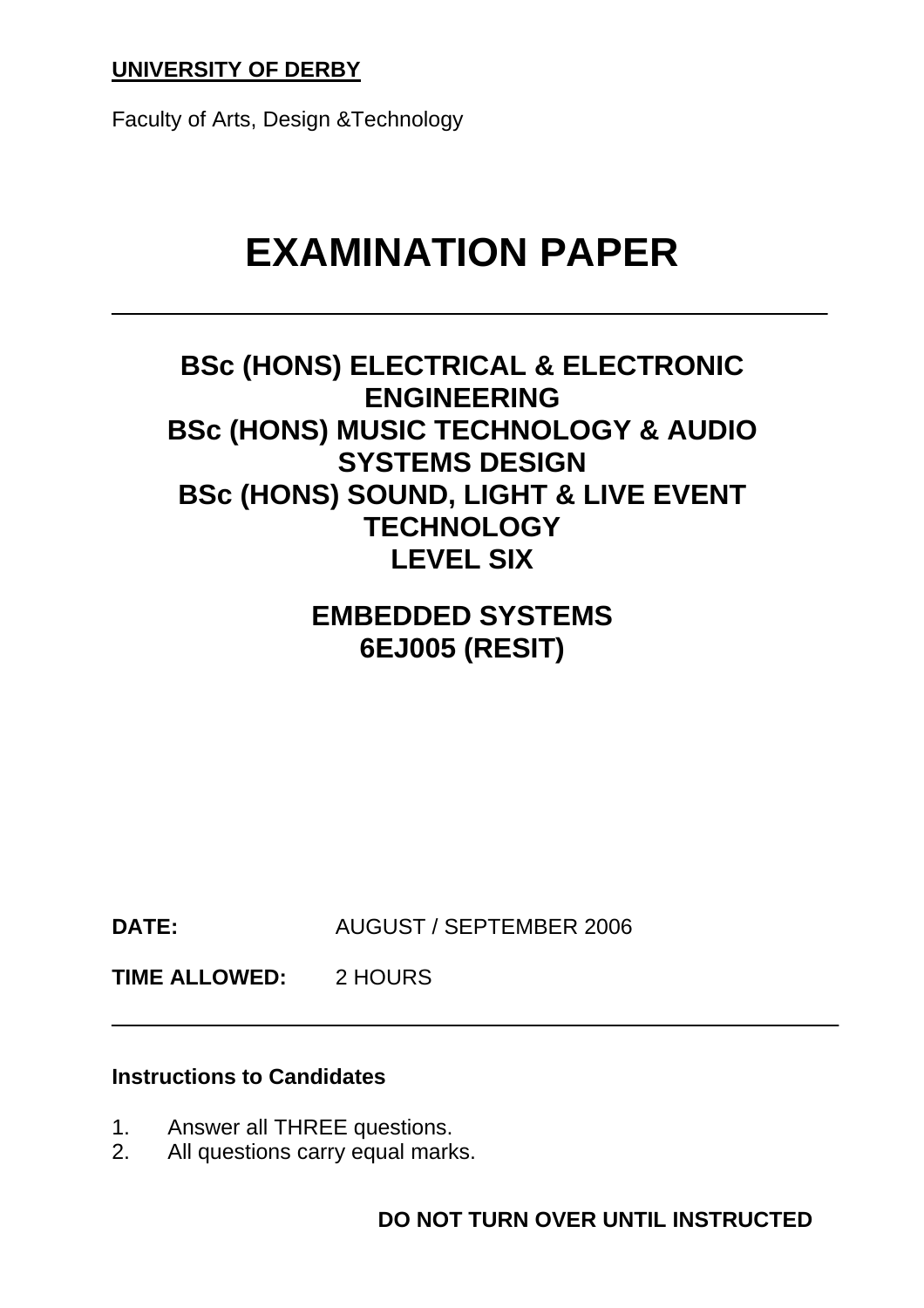#### **Question 1**

A hand-held motor controller controls two DC motors. It is based on the 16F873A microcontroller, shown in Fig. 1.

For *each* motor there is:

- a PWM (pulse width modulation) output signal, which sets its speed,
- an "enable" signal when at logic high it enables the drive interface circuit which drives the motor,
- a push button labelled "UP", which increases the motor speed,
- a push button labelled "DOWN", which decreases the motor speed,
- a push button labelled "STOP", which disables the motor by setting the enable line low,
- an led (light emitting diode) which illuminates when maximum PWM rate has been reached.

Each motor has a drive interface circuit. This can be shown as a block, with PWM input, enable input, two output connections to the motor, power supply and ground. The interface circuit requires a 5V supply.

Draw a design for the microcontroller circuit, *in the form of a detailed circuit diagram*. Include all aspects necessary to make a complete and working circuit, representing the drive interface as the blocks described in the above paragraph. The microcontroller should be powered from 5V, the source of this power need not however be shown.

Explain briefly but clearly all design decisions you make, and include any design calculations. If the information given is not enough to complete a detail of the design, explain the reason why.

#### **Question 1 continued overleaf**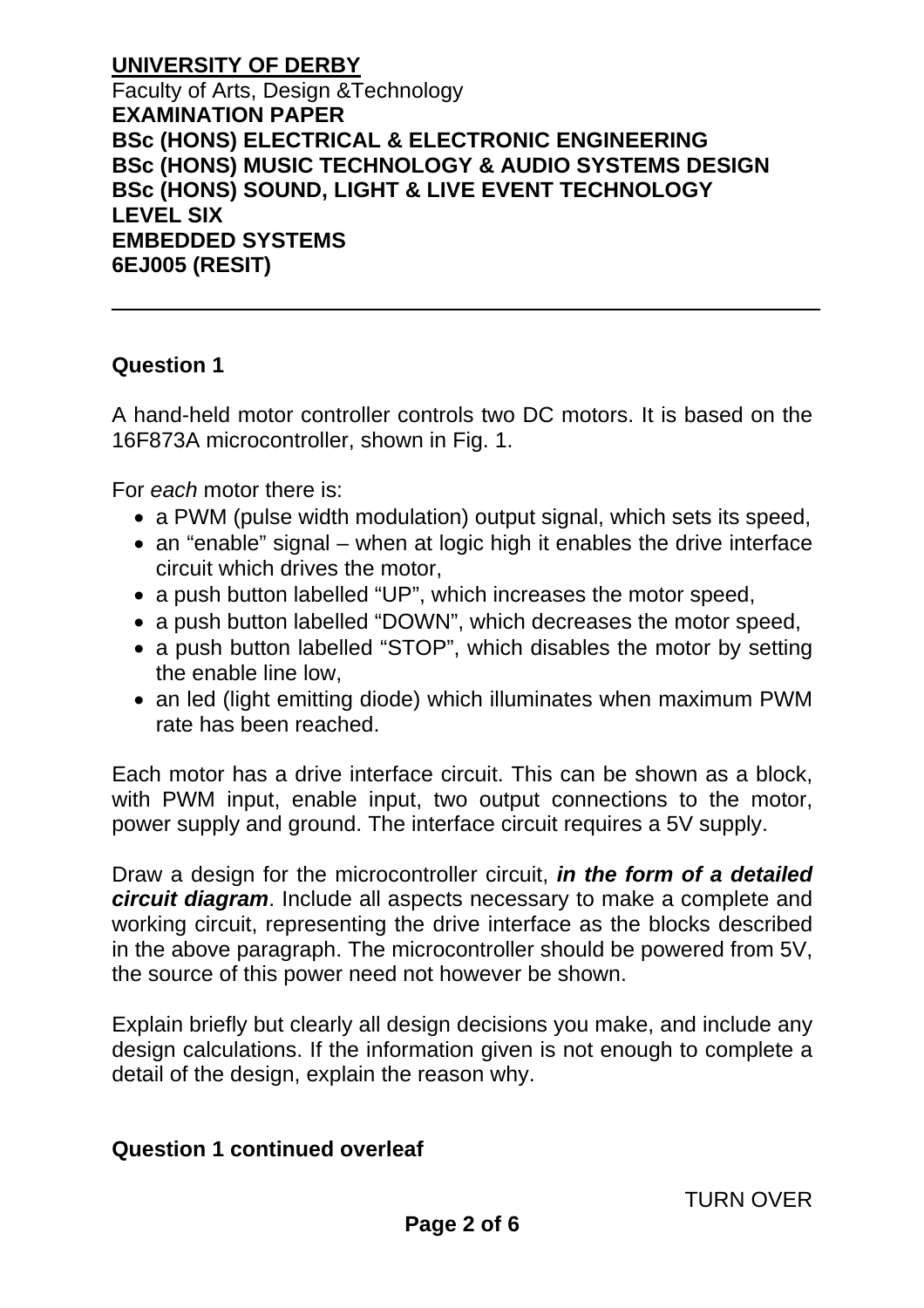# **Question 1 continued**

In drawing your circuit, it is not necessary to draw microcontroller pins which have no connection made to them.



Note: PWM outputs are available from the pins labelled CCP1, CCP2.

# **Fig. 1**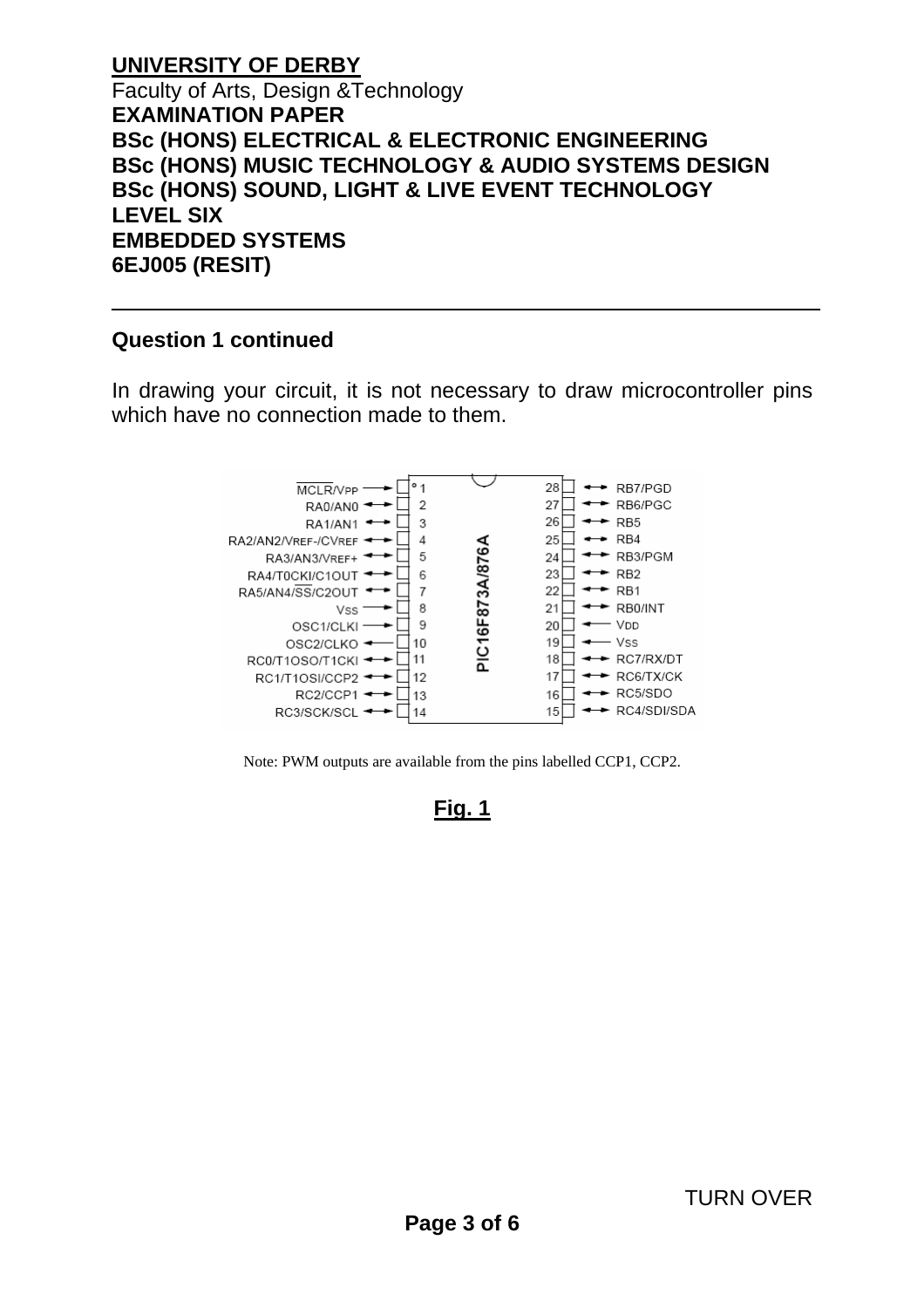#### **Question 2**

The block diagram of the PIC 16F873A analogue to digital converter (ADC) is shown in Fig. 2, and the ADCON0 register which partly controls it in Fig. 3.

a) What is the setting of the ADCON0 register if an external voltage reference and internal ADC oscillator are required, input channel 2 is selected, and the ADC is switched on but not running?

(20%)

b) What are the relative advantages in using an external or an internal (VDD) voltage reference?

(20%)

c) When applying the ADC, a series of operations must take place in order to make a single conversion. Describe each of these, along with any precautions which need to be taken. Indicate what determines the time duration of each operation.



**Fig. 2**

TURN OVER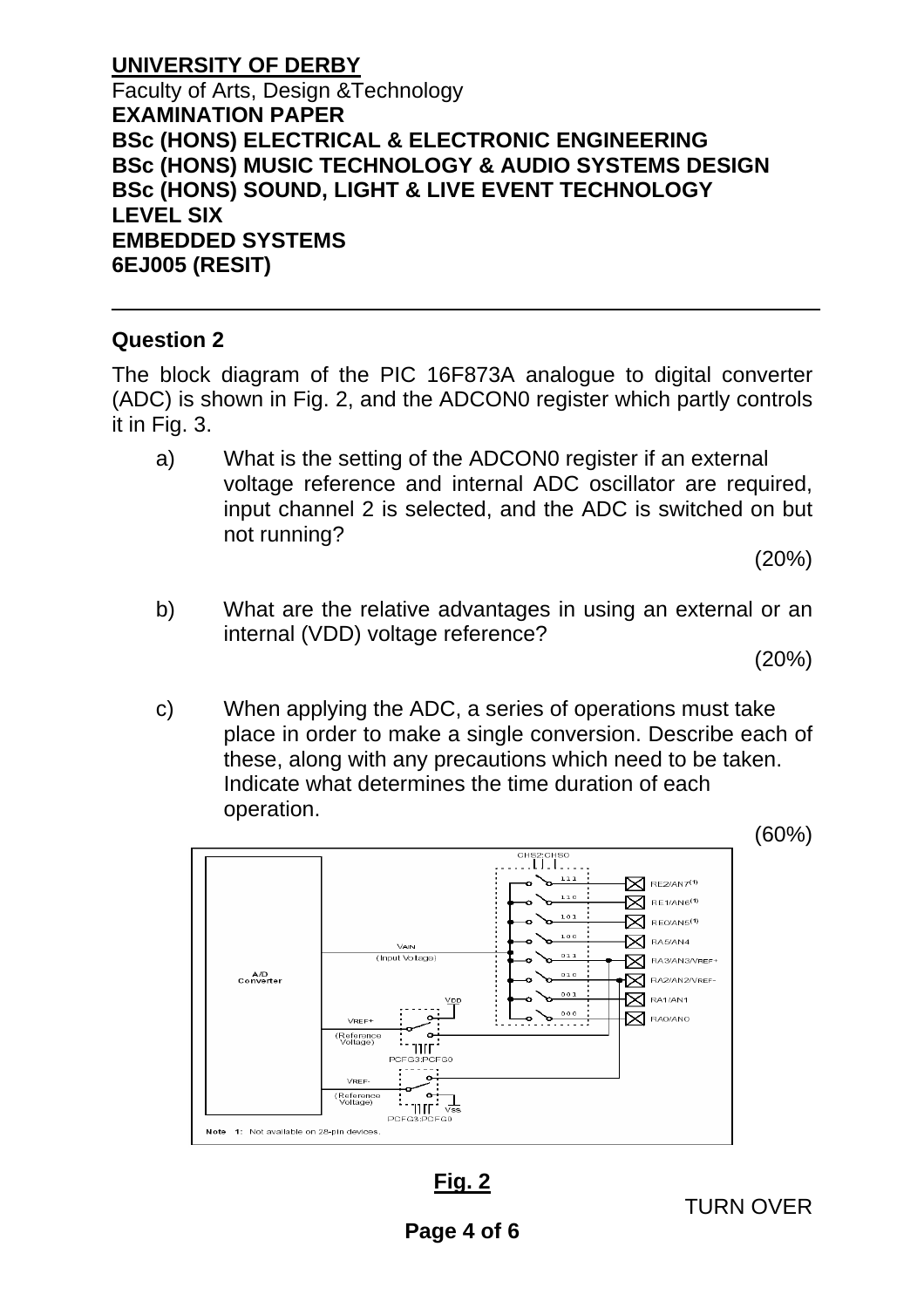# **UNIVERSITY OF DERBY**

#### Faculty of Arts, Design &Technology **EXAMINATION PAPER BSc (HONS) ELECTRICAL & ELECTRONIC ENGINEERING BSc (HONS) MUSIC TECHNOLOGY & AUDIO SYSTEMS DESIGN BSc (HONS) SOUND, LIGHT & LIVE EVENT TECHNOLOGY LEVEL SIX EMBEDDED SYSTEMS 6EJ005 (RESIT)**

|         | R/W-0                                                                                                                                                                                       | R/W-0                                        | <b>R/W-0</b>     | R/W-0                                                             | <b>R/W-0</b>      | R/W-0   | U-0                      | R/W-0 |  |  |  |  |
|---------|---------------------------------------------------------------------------------------------------------------------------------------------------------------------------------------------|----------------------------------------------|------------------|-------------------------------------------------------------------|-------------------|---------|--------------------------|-------|--|--|--|--|
|         | ADCS1                                                                                                                                                                                       | ADCS0                                        | CHS <sub>2</sub> | CHS1                                                              | CHS0              | GO/DONE | $\overline{\phantom{0}}$ | ADON  |  |  |  |  |
|         | bit 7                                                                                                                                                                                       |                                              |                  |                                                                   |                   |         |                          |       |  |  |  |  |
| bit 7-6 | ADCS1:ADCS0: A/D Conversion Clock Select bits (ADCON0 bits in bold)                                                                                                                         |                                              |                  |                                                                   |                   |         |                          |       |  |  |  |  |
|         | ADCON1<br><adcs2></adcs2>                                                                                                                                                                   | <b>ADCON0</b><br><adcs1:adcs0></adcs1:adcs0> |                  | <b>Clock Conversion</b>                                           |                   |         |                          |       |  |  |  |  |
|         | O                                                                                                                                                                                           | 00                                           |                  | Fosc/2                                                            |                   |         |                          |       |  |  |  |  |
|         | O                                                                                                                                                                                           | 01                                           |                  | Fosc/8                                                            |                   |         |                          |       |  |  |  |  |
|         | O                                                                                                                                                                                           | 10                                           |                  | Fosc/32                                                           |                   |         |                          |       |  |  |  |  |
|         | O                                                                                                                                                                                           | 11<br>00                                     |                  | FRC (clock derived from the internal A/D RC oscillator)<br>Fosc/4 |                   |         |                          |       |  |  |  |  |
|         | ı<br>ı                                                                                                                                                                                      | 01                                           |                  | Fosc/16                                                           |                   |         |                          |       |  |  |  |  |
|         | ı                                                                                                                                                                                           | 10                                           |                  | Fosc/64                                                           |                   |         |                          |       |  |  |  |  |
|         | $\mathbf{I}$                                                                                                                                                                                | 11                                           |                  | FRC (clock derived from the internal A/D RC oscillator)           |                   |         |                          |       |  |  |  |  |
| bit 5-3 | CHS2:CHS0: Analog Channel Select bits                                                                                                                                                       |                                              |                  |                                                                   |                   |         |                          |       |  |  |  |  |
|         | $000 =$ Channel 0 (AN0)                                                                                                                                                                     |                                              |                  |                                                                   |                   |         |                          |       |  |  |  |  |
|         | $001 =$ Channel 1 (AN1)                                                                                                                                                                     |                                              |                  |                                                                   |                   |         |                          |       |  |  |  |  |
|         | $010 =$ Channel 2 (AN2)                                                                                                                                                                     |                                              |                  |                                                                   |                   |         |                          |       |  |  |  |  |
|         | $011 =$ Channel 3 (AN3)<br>$100 =$ Channel 4 (AN4)                                                                                                                                          |                                              |                  |                                                                   |                   |         |                          |       |  |  |  |  |
|         | 101 = Channel 5 (AN5)                                                                                                                                                                       |                                              |                  |                                                                   |                   |         |                          |       |  |  |  |  |
|         | $110 =$ Channel 6 (AN6)                                                                                                                                                                     |                                              |                  |                                                                   |                   |         |                          |       |  |  |  |  |
|         | $111 =$ Channel 7 (AN7)                                                                                                                                                                     |                                              |                  |                                                                   |                   |         |                          |       |  |  |  |  |
|         | The PIC16F873A/876A devices only implement A/D channels 0 through 4; the<br>Note:<br>unimplemented selections are reserved. Do not select any unimplemented<br>channels with these devices. |                                              |                  |                                                                   |                   |         |                          |       |  |  |  |  |
| bit 2   | GO/DONE: A/D Conversion Status bit                                                                                                                                                          |                                              |                  |                                                                   |                   |         |                          |       |  |  |  |  |
|         |                                                                                                                                                                                             |                                              |                  |                                                                   | When $ADON = 1$ : |         |                          |       |  |  |  |  |

- $0 = AD$  conversion not in progress
- bit 1 Unimplemented: Read as '0'
- bit 0 ADON: A/D On bit
	- 1 = A/D converter module is powered up
	- 0 = A/D converter module is shut-off and consumes no operating current

# **Fig. 3**